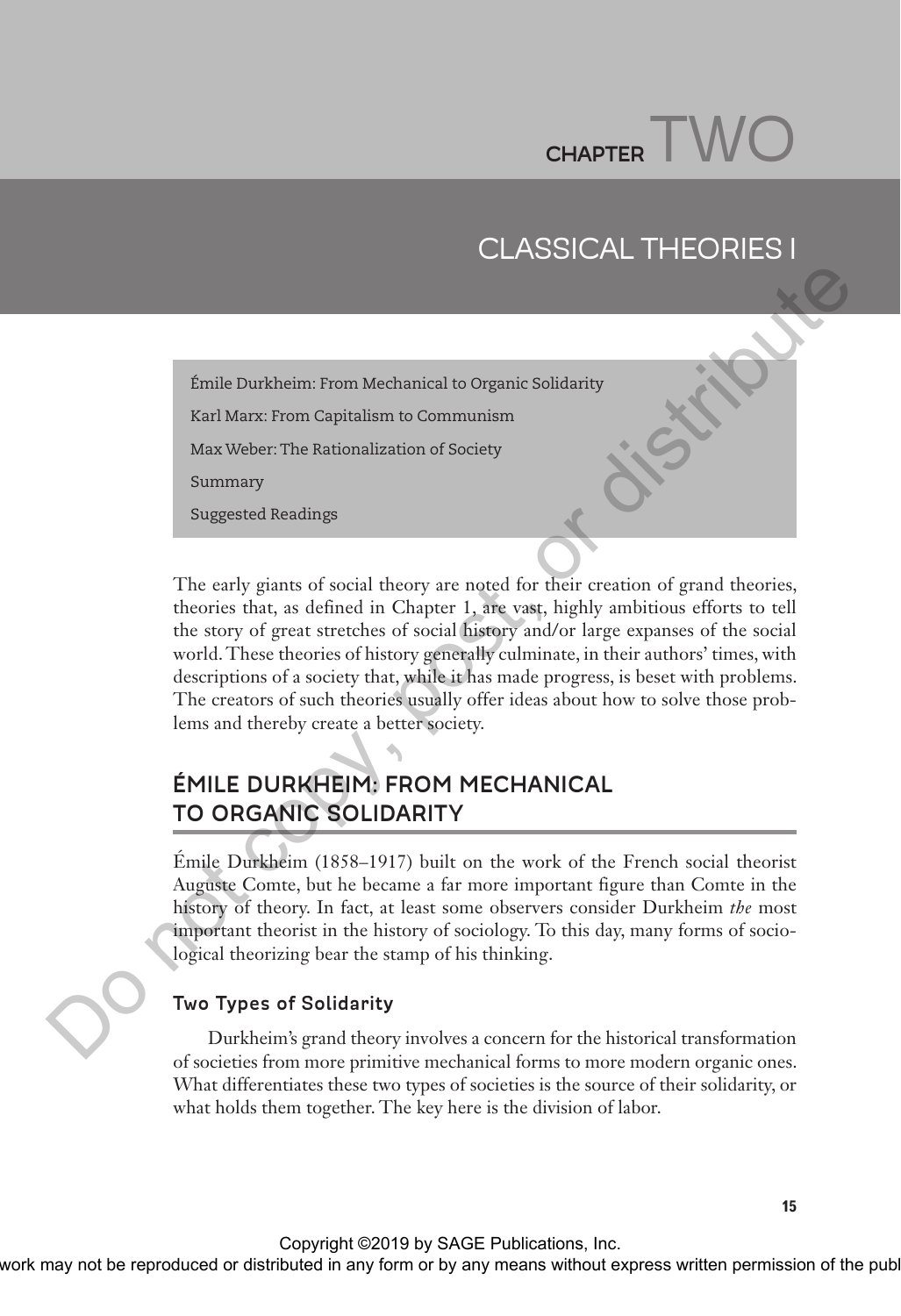In **mechanical solidarity**, society is held together by the fact that virtually everyone does essentially the same things (gathering fruits and vegetables, hunting animals). In other words, there is little division of labor in primitive society, and this fact holds society together. In contrast, in more modern **organic solidarity** a substantial division of labor has occurred, and people perform increasingly specialized tasks. Thus, some may make shoes, others may bake bread, and still others may raise children. Solidarity here comes from differences; that is, individuals need the contributions of an increasing number of people in order to function and even to survive.

Durkheim envisioned a historical transformation from mechanical to organic solidarity. This idea is clearly different from Comte's model of social change. Comte thought in terms of changes in ideas, in the way people seek to explain what transpires in the world; Durkheim dealt with changes in the material world, specifically in the ways in which we divide up and do our work.

### **Changes in Dynamic Density**

What causes the change from mechanical to organic solidarity? Durkheim's answer is that the transformation results from an increase in the **dynamic density**  of society. Dynamic density has two components. The first is simply the sheer number of people in society. However, an increase in the number of people is not enough on its own to induce a change in the division of labor, because individuals and small groups of people can live in relative isolation from one another and continue to be jacks-of-all-trades. That is, even in societies with large populations, each individual can continue to do most of the required tasks. Thus, a second factor is necessary for dynamic density to increase and lead to changes in the division of labor: there must be an increase in the amount of interaction that takes place among the people in society. When increasingly large numbers of people interact with greater frequency, dynamic density is likely to increase to the point that a transformation from mechanical to organic solidarity occurs. The representation of the rest with the rest in any form of the rest in any form or by a statistical or the rest in any form or by any means when the rest in the rest in the rest in the rest in the rest in the rest in the

What is it about an increase in dynamic density that leads to the need for a different division of labor? With more people, there is greater competition for scarce resources, such as land, game, and fruits and vegetables. If everyone competes for everything, there is great disorder and conflict. With an increased division of labor in which some people are responsible for one of these things and other people are responsible for other things, there is likely to be less conflict and more harmony. Perhaps more important is the fact that greater specialization

mechanical solidarity In Durkheimian theory, the idea that primitive society is held together by the fact that there is little division of labor and, as a result, virtually everyone does essentially the same things.

organic solidarity To Durkheim, the idea that because of the substantial division of labor in modern society, solidarity comes from differences; that is, individuals need the contributions of an increasing number of people in order to function and even to survive.

**dynamic density** The number of people in a society and their frequency of interaction. An increase in dynamic density leads to the transformation from mechanical to organic solidarity.

#### **16** CONTEMPORARY SOCIOLOGICAL THEORY AND ITS CLASSICAL ROOTS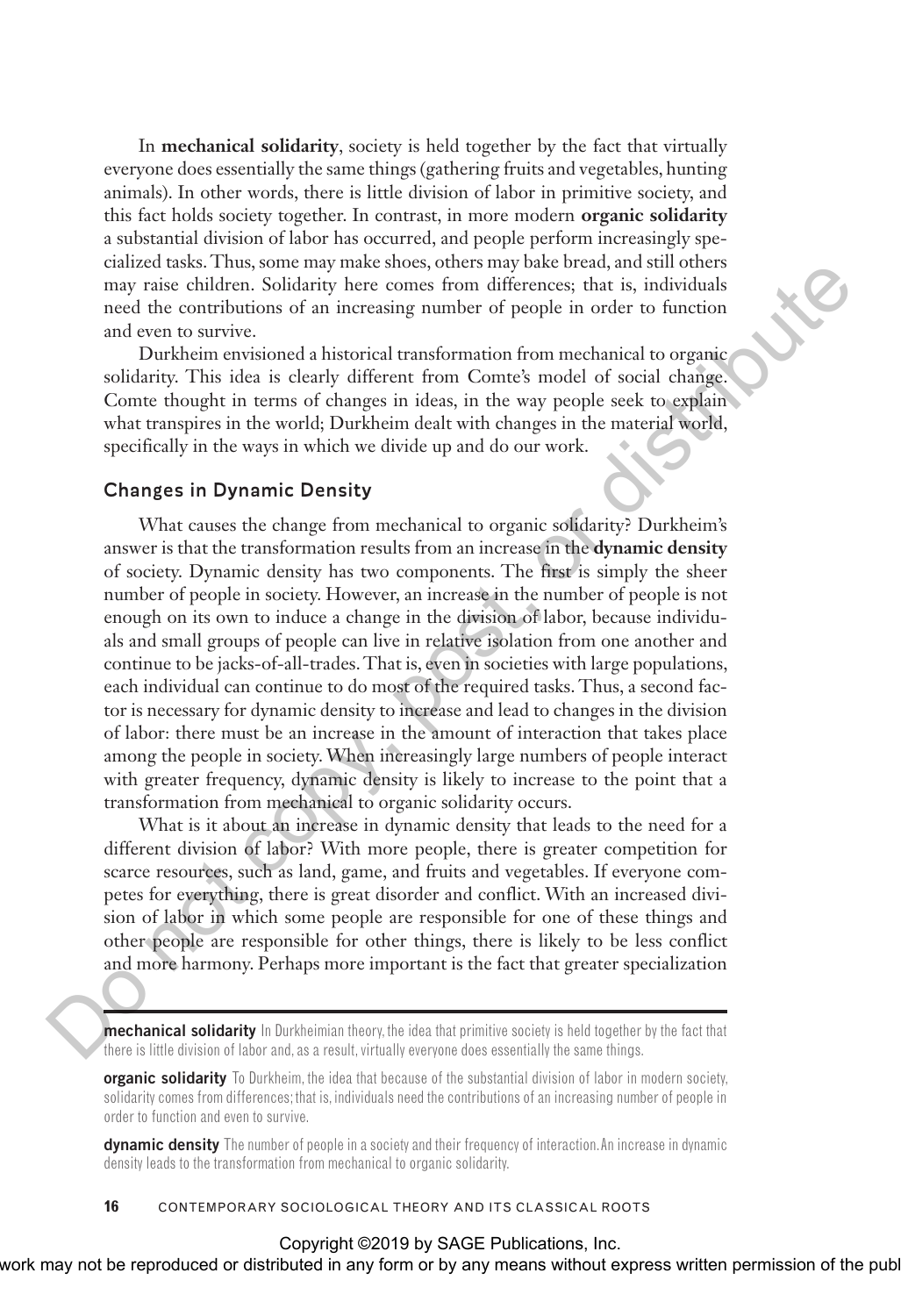in performing specific tasks makes for greater efficiency and ultimately greater productivity. Thus, with an increased division of labor, more of everything can be produced for an expanding population. Greater peace and prosperity are the results, or at least that is what Durkheim contends.

### **Émile Durkheim (1858–1917)**

### **A Biographical Vignette**

Durkheim is most often thought of today as a political conservative, and his influence within sociology certainly has been a conservative one. But in his time, he was considered a liberal. This was exemplified by the active public role he played in the defense of French army captain Alfred Dreyfus, a Jewish man whose court-martial for treason in the late 19th century was felt by many to be based on anti-Semitic sentiments in some sectors of French society.

Durkheim was deeply offended by the Dreyfus affair, particularly its anti-Semitism. But he did not attribute this anti-Semitism to racism among the French people. Characteristically, he saw it as a symptom of the moral sickness confronting French society as a whole. He said:

When society undergoes suffering, it feels the need to find someone whom it can hold responsible for its sickness, on whom it can avenge its misfortunes; and those against whom public opinion already discriminates are naturally designated for this role. These are the pariahs who serve as expiatory victims. What confirms me in this interpretation is the way in which the result of Dreyfus's trial was greeted in 1894. There was a surge of joy in the boulevards. People celebrated as a triumph what should have been a cause for public mourning. At least they knew whom to blame for the economic troubles and moral distress in which they lived. The trouble came from the Jews. The charge had been officially proved. By this very fact alone, things already seemed to be getting better and people felt consoled. **EXAMPEL STATE (1858-1917)**<br>
A Riographical Vignette<br>
cubrisms within another of evaluation in a beat a political conservation, which<br>
indicates within a beat a conservation of the public<br>
indicates within a beat a conser

Thus, Durkheim's interest in the Dreyfus affair stemmed from his deep and lifelong interest in morality and the moral crisis confronting modern society.

To Durkheim, the answer to the Dreyfus affair and crises like it lay in ending the moral disorder in society. Because that could not be done quickly or easily, Durkheim suggested more specific actions, such as severe repression of those who incite hatred of others and government efforts to show the public how it is being misled. He urged people to "have the courage to proclaim aloud what they think, and to unite together in order to achieve victory in the struggle against public madness."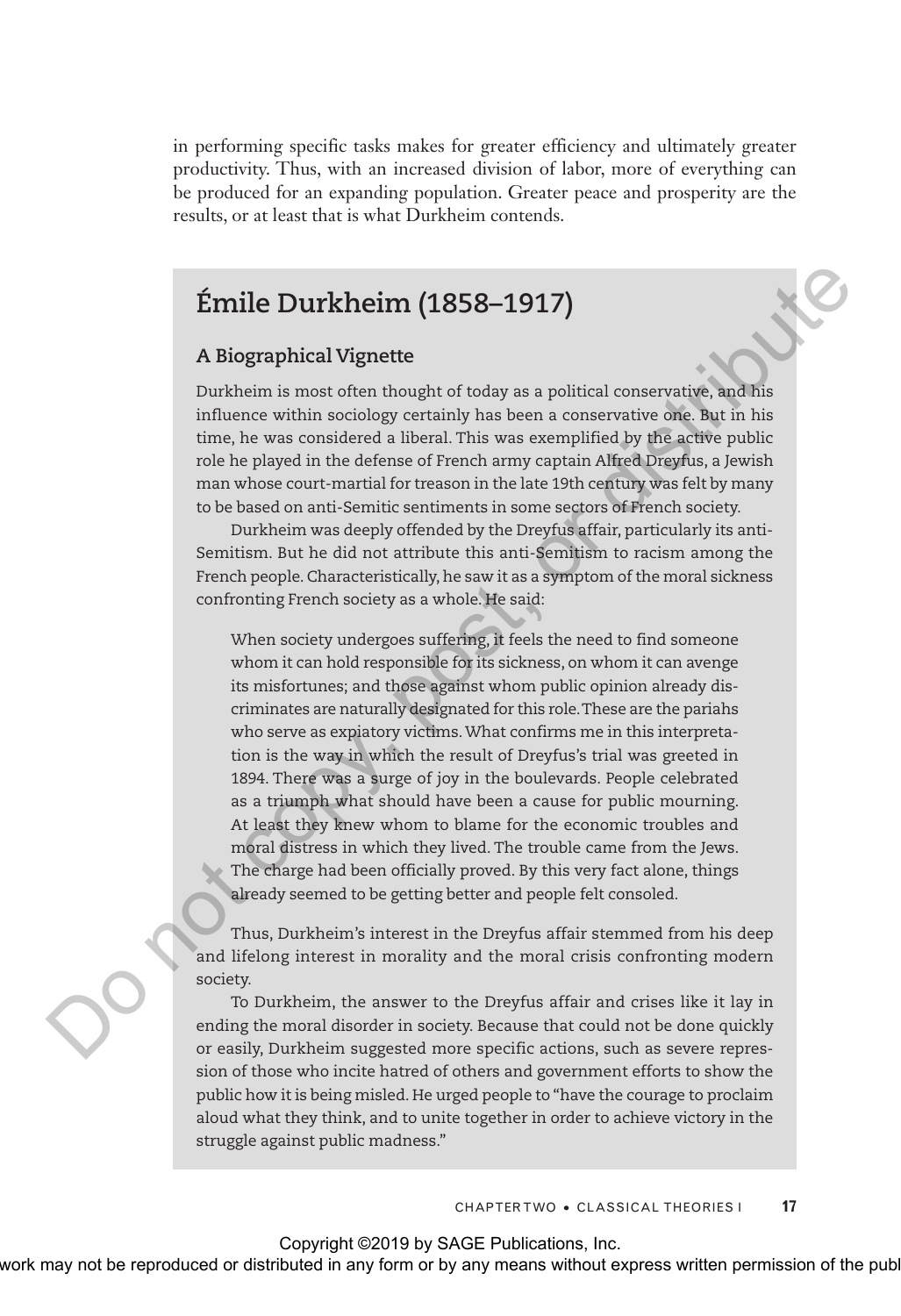### **Collective Conscience**

Another important aspect of Durkheim's argument about the transition from mechanical to organic solidarity is that it is accompanied by a dramatic change in what he called the **collective conscience**, the ideas shared by the members of a group, tribe, or society. These ideas are collective in the sense that no one individual knows or possesses all of them; only the entire collection of individuals has full knowledge and possession of them.

The collective conscience in mechanical solidarity is very different from that in organic solidarity. In mechanical solidarity and the small, undifferentiated societies associated with it, the collective conscience affects everyone and is of great significance to them. People care deeply about collective ideas. Furthermore, the ideas are very powerful, and people are likely to act in accord with them. The ideas are also quite rigid, and they tend to be associated with religion.

In contrast, in organic solidarity and the large, differentiated societies linked with it, fewer people are affected by the collective conscience. In other words, more people are able to evade the ideas partially or completely. The collective conscience is not as important, and most people do not seem to care about it deeply. It is far weaker and does not exercise nearly as much control over people. The collective conscience is far more flexible and adaptable and less associated with anything we think of as religion.

For example, in a primitive society with mechanical solidarity people might feel very deeply about being involved in group activities, including the selection of a new leader. If one member does not participate, everyone will know, and difficulties will arise for that person in the group. However, in a modern society characterized by organic solidarity, the feeling about such political participation (e.g., voting) is not nearly as strong. People are urged to vote, but there is not very much strength of conviction involved, and in any case the fact that some do not vote is likely to escape the view of their neighbors. visital have a consense all of them or distributed in a state of the relation of the relation or the coleristic consenses with the relation of the publisher of the publisher is experimented to the publisher from the publi

### **Law: Repressive and Restitutive**

How do we know whether there has been a transition from mechanical to organic solidarity? From a strong to a weak collective conscience? Durkheim argued that we can observe these changes in a transformation in the law. Mechanical solidarity tends to be characterized by **repressive law**. This is a form of law in which offenders are likely to be severely punished for any action that is seen by the tightly integrated community as an offense against the powerful

collective conscience The ideas shared by the members of a collectivity such as a group, a tribe, or a society.

repressive law Characteristic of mechanical solidarity, a form of law in which offenders are likely to be severely punished for any action that is seen by the tightly integrated community as an offense against the powerful collective conscience.

**18** CONTEMPORARY SOCIOLOGICAL THEORY AND ITS CLASSICAL ROOTS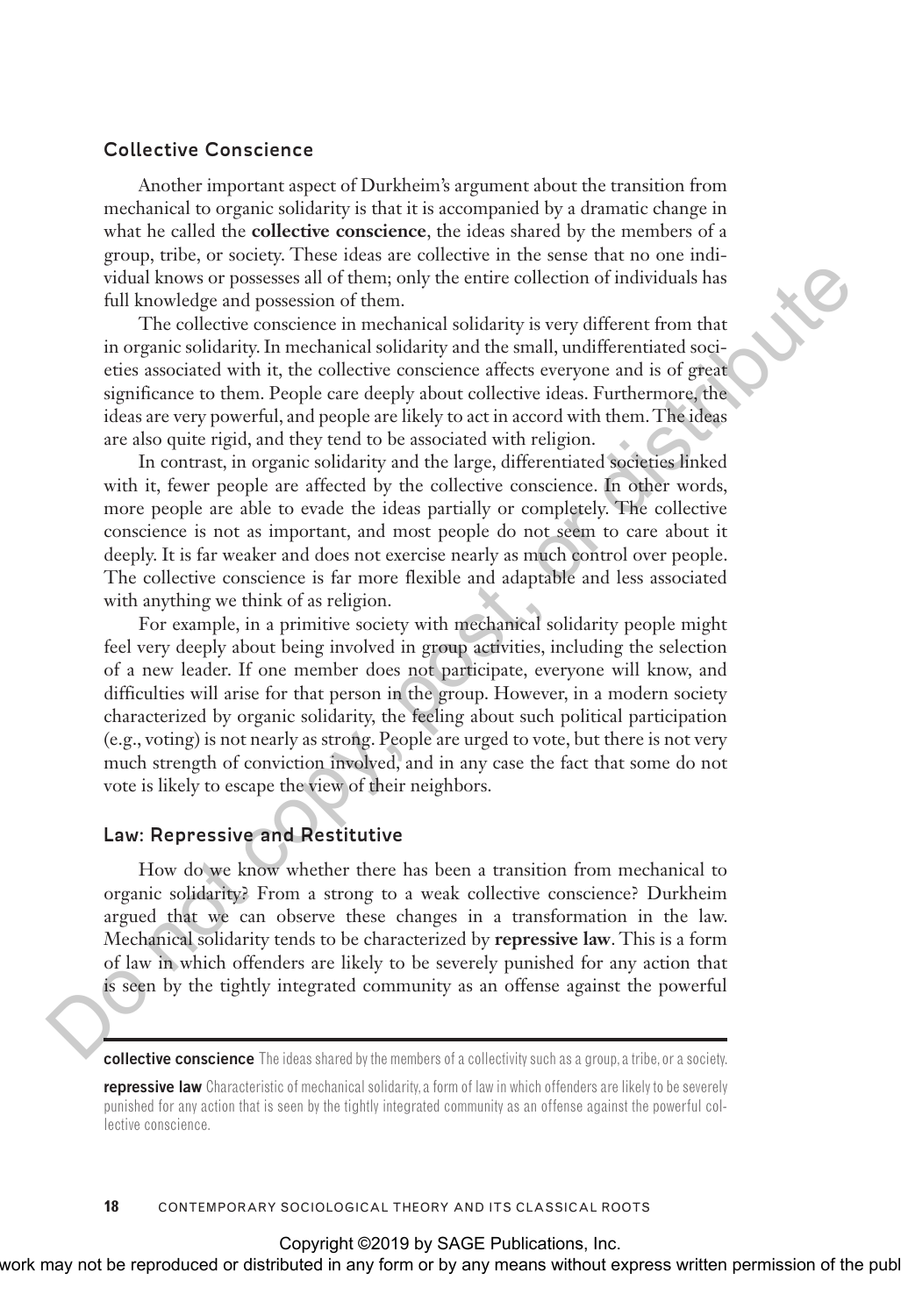collective conscience. The theft of a pig might lead to the thief's hands being cut off. Blaspheming against the community's god or gods might result in the removal of the blasphemer's tongue. Because people are so involved in the moral system, offenses against it are likely to be met with swift, severe punishments. These reactions are evidence that repressive law is in place, and such law is, in turn, a material reflection of the existence of a strong collective conscience and a society held together by mechanical solidarity.

As we have seen, over time mechanical solidarity gives way to organic solidarity and a progressive weakening of the collective conscience. The indicator of a weak collective conscience, of the existence of organic solidarity, is **restitutive law**. Instead of being severely punished for even seemingly minor offenses against the collective morality, individuals in this more modern type of society are likely simply to be asked to comply with the law or to repay (make restitution to) those who have been harmed by their actions. Thus, one who steals a pig might be required to work for a certain number of hours on the farm from which the pig was stolen, pay a fine, or repay society by spending a brief period in jail. This is obviously a far milder reaction than having one's hands cut off for such an offense. The reason is that the collectivity is not deeply and emotionally invested in the common morality ("Thou shalt not steal") that stands behind such a law. Rather, officials (the police, court officers) are delegated the legal responsibility to be sure the law and, ultimately, the morality are enforced. The collectivity can distance itself from the whole thing with the knowledge that it is being handled by paid and/or elected officials. The control of the repression of the state of the relation of the state or distributed in a properties with a pure the collective constants with the publisher of the collective constants of the collective constants. Thus,

More extremely, something like blaspheming against God is likely to go unnoticed and unpunished in modern societies. Having a far weaker collective conscience, believing little in religion, people in general are likely to react weakly or not all to a blasphemer. And officials, busy with far greater problems, such as drug abuse, rape, and murder, are unlikely to pay any attention at all to blasphemy, even if there are laws against it.

### **Anomie**

At one level Durkheim seems to be describing and explaining a historical change from one type of solidarity to another. The two types of solidarity merely seem to be different, and one does not seem to be any better or worse than the other. Although mechanical solidarity is not problem-free, the problems associated with organic solidarity and how they might be solved concerned Durkheim. Several problems come into existence with organic solidarity, but the one that worried Durkheim most is what he termed *anomie.* Durkheim viewed anomie (and

restitutive law Characteristic of organic solidarity and its weakened collective conscience, a form of law in which offenders are likely simply to be asked to comply with the law or to repay (make restitution to) those who have been harmed by their actions.